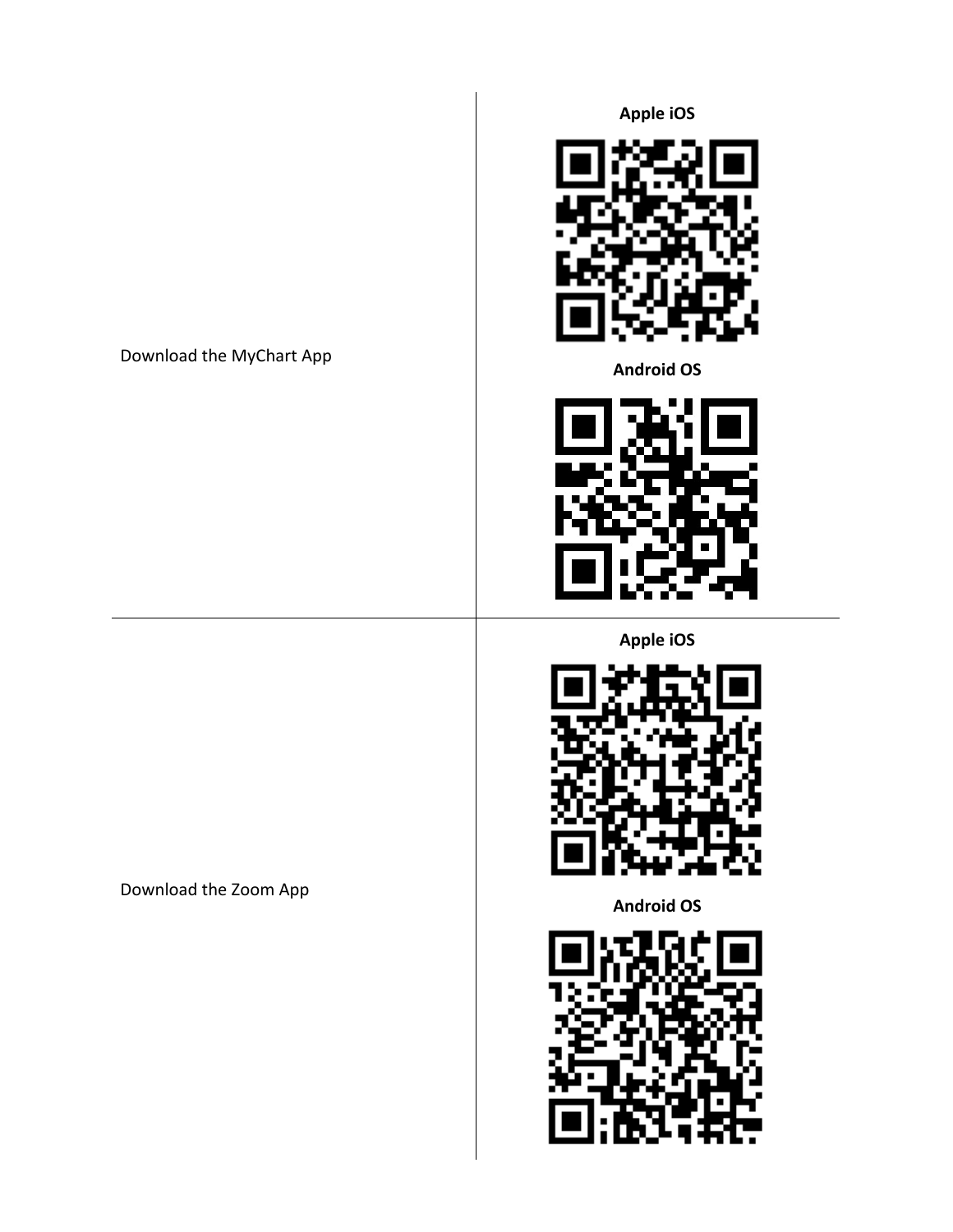

Click **Pre-Visit Validation** in the **Medical Virtual Visit** appointment window

Patient related information includes **Personal**  and **Insurance Information**, **Medications**, and **Allergies** 

**Update** and **Confirm** all patient related information

Clicking **Confirm this information is correct**  followed by **Next** will move you to the next section of items to be reviewed



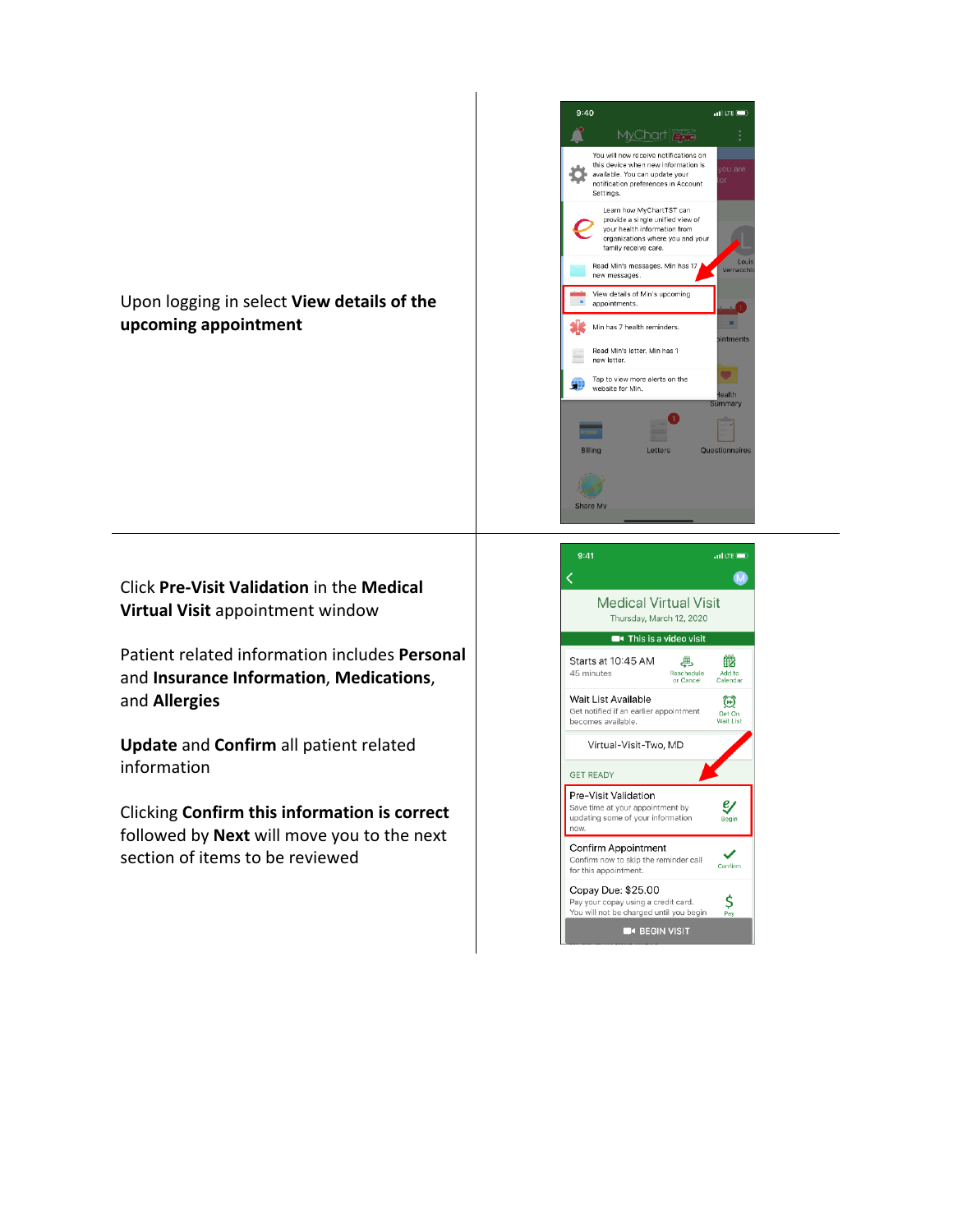| 9:43<br>$all$ LTE $\Box$                               |
|--------------------------------------------------------|
| <b>Pre-Visit Validation Finish Later</b><br>M          |
|                                                        |
| Medications Allergies<br>Sign<br><b>Documents</b>      |
| Please review and address the following<br>documents.  |
| <b>MyChart Virtual Visit Consent</b><br>Not Signed Yet |
| <b>REVIEW AND SIGN</b>                                 |
| Once this step is completed.                           |
| <b>SUBMIT</b>                                          |
| <b>BACK</b>                                            |
| <b>FINISH LATER</b>                                    |

Click **Review and Sign** 

The **PPOC Consent** form will open

Scroll to the bottom of the page and click **Draw to Sign** 

| 9:43<br>$\text{all}$ LTE $\blacksquare$                                                                                                                                                                                                                                                                                                                                                                                                                                                          |
|--------------------------------------------------------------------------------------------------------------------------------------------------------------------------------------------------------------------------------------------------------------------------------------------------------------------------------------------------------------------------------------------------------------------------------------------------------------------------------------------------|
| (M) Pre-Visit Validation Finish Later                                                                                                                                                                                                                                                                                                                                                                                                                                                            |
| my child's provider to use virtual visit services<br>for direct consultation via 2-way, live video<br>communication technology to assist in making<br>decisions about my child's care. I have read<br>this document carefully and understand the<br>benefits and risks of telemedicine virtual visits.<br>All of my questions have been answered. This<br>Authorization does not have an expiration<br>date.<br><b>Draw to Sign</b><br>03/12/20<br>9:43 AM<br>RE: Mouse, Minnie -- MR#: 40000164 |
| CONTINUE                                                                                                                                                                                                                                                                                                                                                                                                                                                                                         |
|                                                                                                                                                                                                                                                                                                                                                                                                                                                                                                  |
| <b>CLEAR FORM</b><br><b>CANCEL</b>                                                                                                                                                                                                                                                                                                                                                                                                                                                               |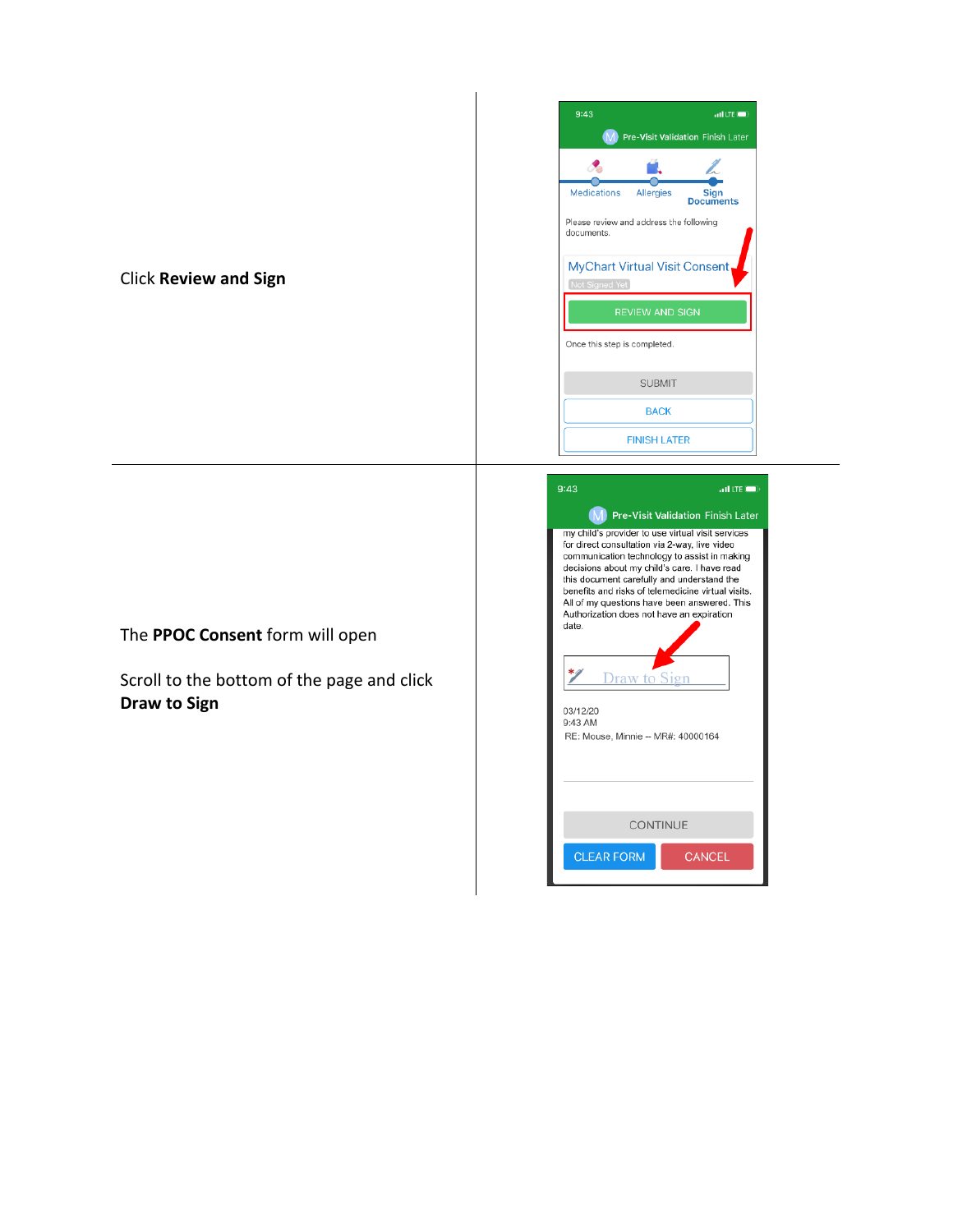## **Sign** the **Consent** and click **Continue**



Once all **Pre-Visit Validation** steps are complete click **Submit** 

A new window will open stating information completed during **Pre-Visit Validation** has been submitted and is now on file.